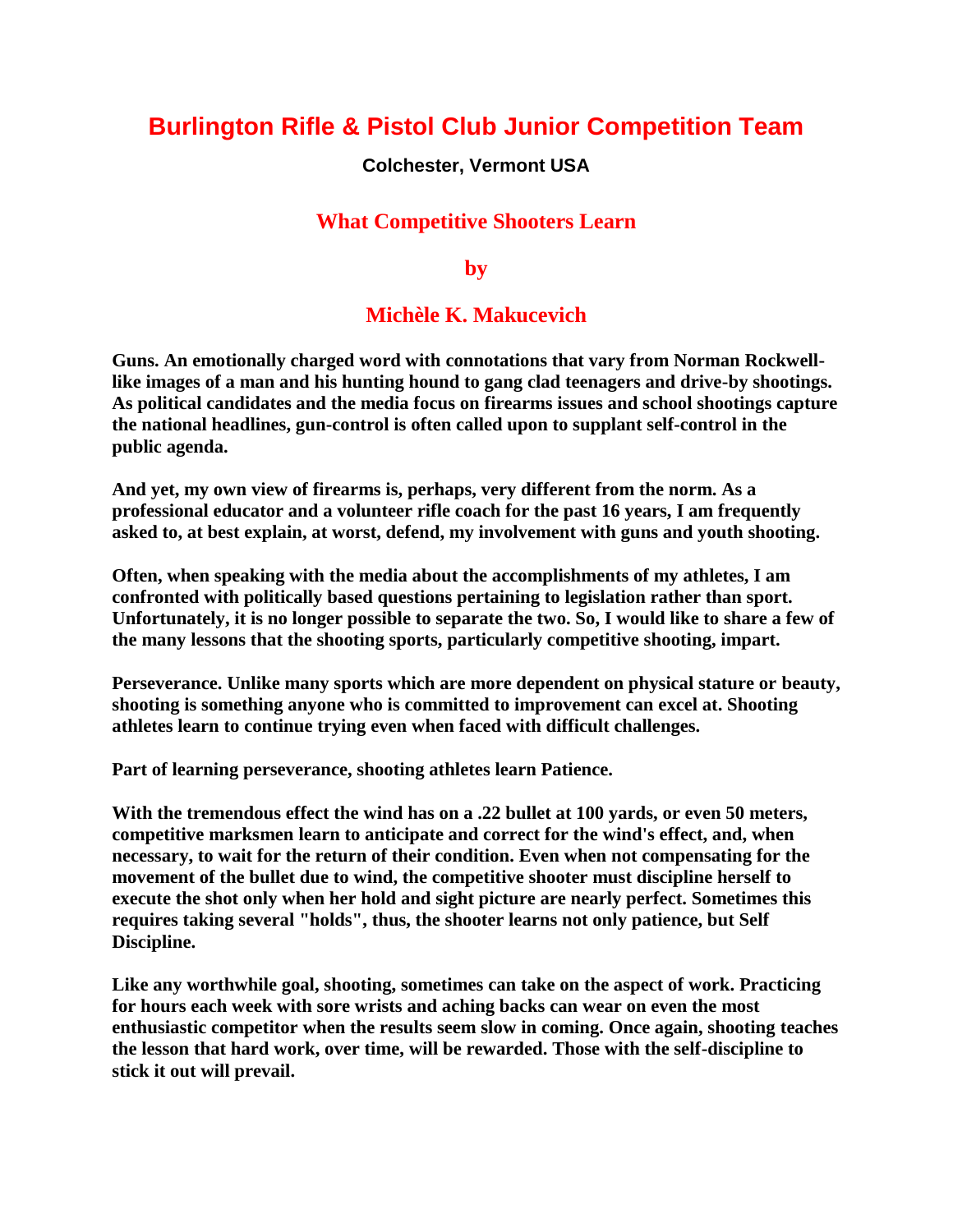**Problem Solving is a critical part of growing up and becoming more self-sufficient. Because of its individual nature, even beginning shooters learn to make decisions based on their performance and match conditions.**

**The way we view setbacks is important. Optimists attribute failure to something they can change rather than to something beyond their control. Shooting teaches Optimism. The competitive shooter searches for answers instead of dwelling on problems.**

**Junior shooters, then, feel more in control of their lives. They are better equipped to handle obstacles and, quite possibly, may be more successful in their future endeavors.**

**A large part of Optimism is to be positive in one's approach to the individual performance. As a coach, I have learned that the most successful athletes will focus on performance over score. While those who focus on score can be easily rattled by loss of points and are more subject to losing additional points, those who effectively concentrate on body control will not be flustered by an errant shot, but, instead, will analyze and correct for it.**

**I remember my coach telling me, "don't worry about the score, it will take care of itself. Concentrate on performance." Now that has become my mantra with my own pupils.**

**Even more important, perhaps, has been the effect that that simple idea has had on the various aspects of my life. As a teacher, I use the idea every day.**

**Rather than concentrating solely on outcome, I have learned to recognize the effort and adherence to prescribed procedures when facing a difficult task. On the range I have learned to "let the bad shot go." Yes, I analyze what went wrong. Yes, I develop a plan to prevent it form happening again. But, I have learned to accept my errors, do my best to correct them, and not let them dictate my future.**

**Competitive shooters learn that once the shot is down range, there is nothing you can do to change it. No amount of self-reproach will bring that "7" back, however, analysis and selfdiscipline will prevent it from happening again.**

**Concentration, one's ability to focus, and attention span, the length of time that one can devote attention exclusively to one subject, are both learned skills. Very few activities force one to unite mind and body in such an exacting way as shooting.**

**When parents of young children (ten or eleven years old) ask me what can be gained from participation in the shooting sports, I frequently ask them, "how would you like to see your child hold still for two hours?"**

**Of course, competitive shooting is about far more than merely holding still, but the point is, the ability to concentrate and focus generally has the effect of improving school grades as well. It is a learned skill.**

**Confidence, like concentration, is learned. Success builds upon success.**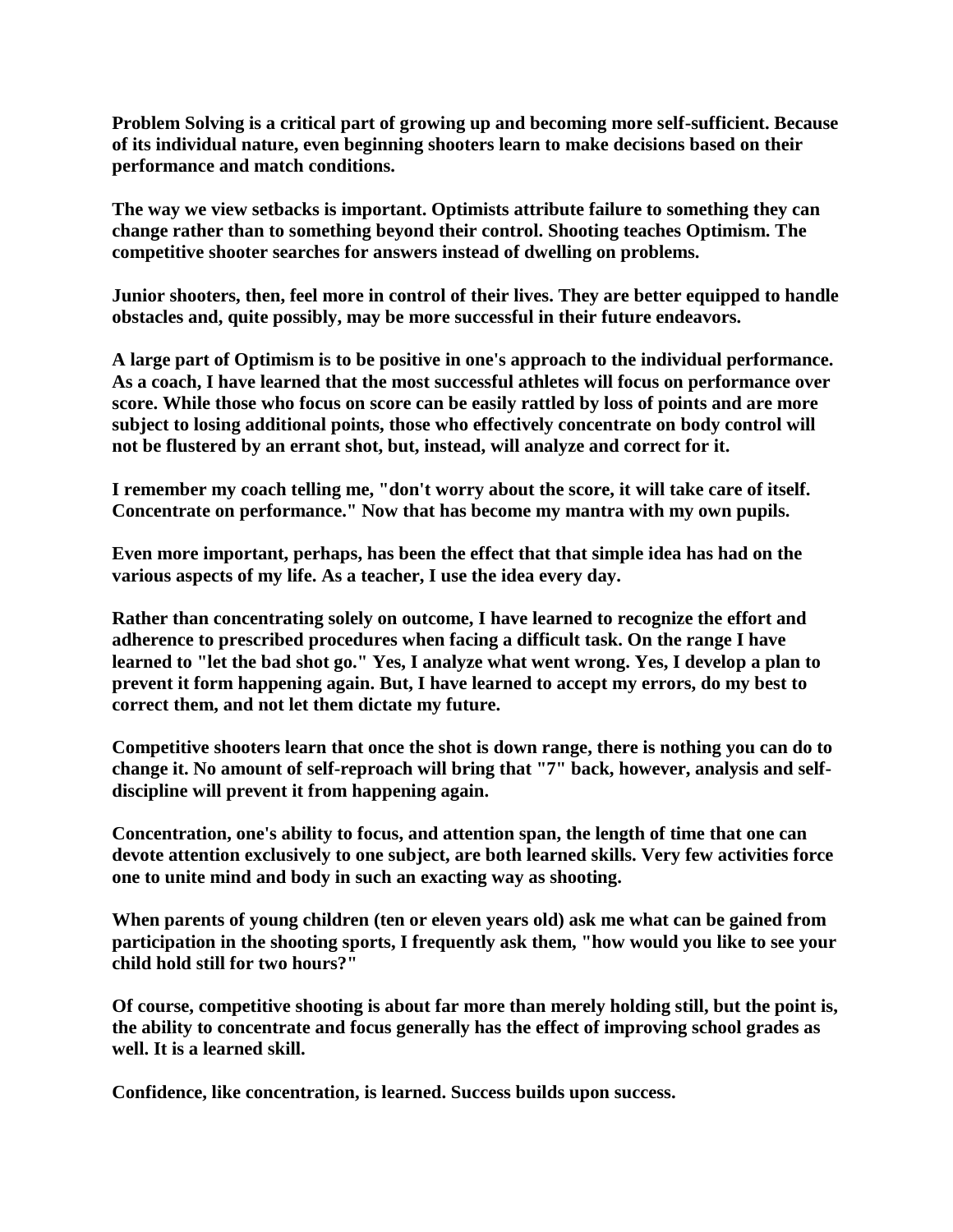**For the competitive marksman, the feeling gained by mastering oneself and "beating that target" is a stepping stone to a confidence that "I can succeed in other areas as well." After shooting offhand, algebra and term papers are not so scary. Like success in shooting, they must be approached with a positive attitude. And, also like shooting, they both have a basic structure that need be adhered to, though, there is some room for adjusting to fit the individual.**

**My shooters learn Responsibility as well. Certainly they gain this from a Safety standpoint, but they also gain this from a demand for Personal Accountability. When they shoot a personal best, they shot it. I may have been there to cheer them and put them in solid positions. I may have planned their training schedules and seen to it that they had the best equipment that they, or the club could afford. But, ultimately, they pulled the trigger.**

**Conversely, when they have a poor performance, I am not the culprit. They shot the match. Maybe they went to a party the night before and didn't get adequate sleep. Maybe they tried making position changes in the middle of the competition. Maybe they just had a bad day. But, ultimately, they pulled the trigger. Shooters are held responsible for every shot they fire.**

**There are, of course, more lessons one learns from shooting. I honestly believe that my own involvement in the sport has helped me to become much more focused. I have born witness to the maturation of numerous youngsters through their involvement in the sport. I'm proud to say that I have had some hand in coaching a number of collegiate All Americans, some of whom, were it not for the scholarships they received, would never have attended college.**

**When some of my teaching colleagues invariably ask, "why do you promote shooting?" and "as a mother, how can you support guns?" My response is quite simple, "how can I not?"**

**As a mother, how wonderful that I have a sport that both of my children (a boy and a girl) can compete in equally. How unusual to find a sport that we can share as a family on a local, regional and national level. How fortunate I am to have a tool for teaching them perseverance, patience, self-discipline, problem solving, optimism, concentration, confidence, responsibility, and personal accountability.**

**As an educator, I have the opportunity, every day, to see how many of these life's lessons are sadly lacking in our youth. While it is unfortunate that the issues of gun control have caused the tools of my sport to be at the center of a maelstrom of controversy, the rifles used by myself and my athletes are no different to us than a bat to a baseball player, a racket to a tennis player, or a javelin to a track and field athlete.**

**The focus of shooting is the ultimate control of mind over body, and, as such, it is one of the least violent of any sports. You don't tackle, check, punch or grab your opponent. Because it is a non-contact sport, it has an unequaled safety record. There are no injuries.**